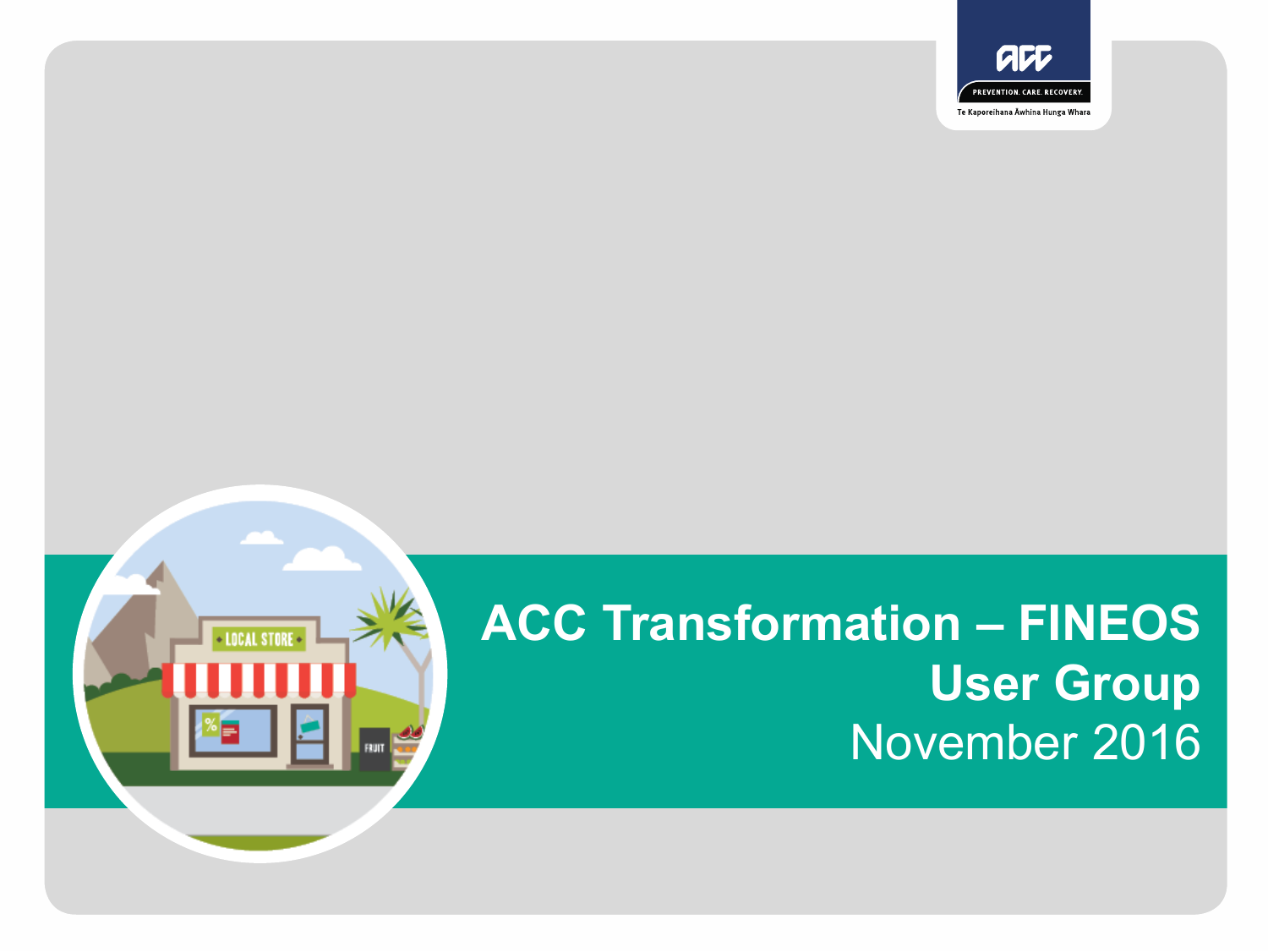## **Our strategic intentions**





- One of our four strategic intentions is to improve our customers' outcomes and experiences.
- Shaping Our Future is our strategy to deliver change that puts our customers at the heart of what we do.
- We'll do this through our people, processes, technology and information.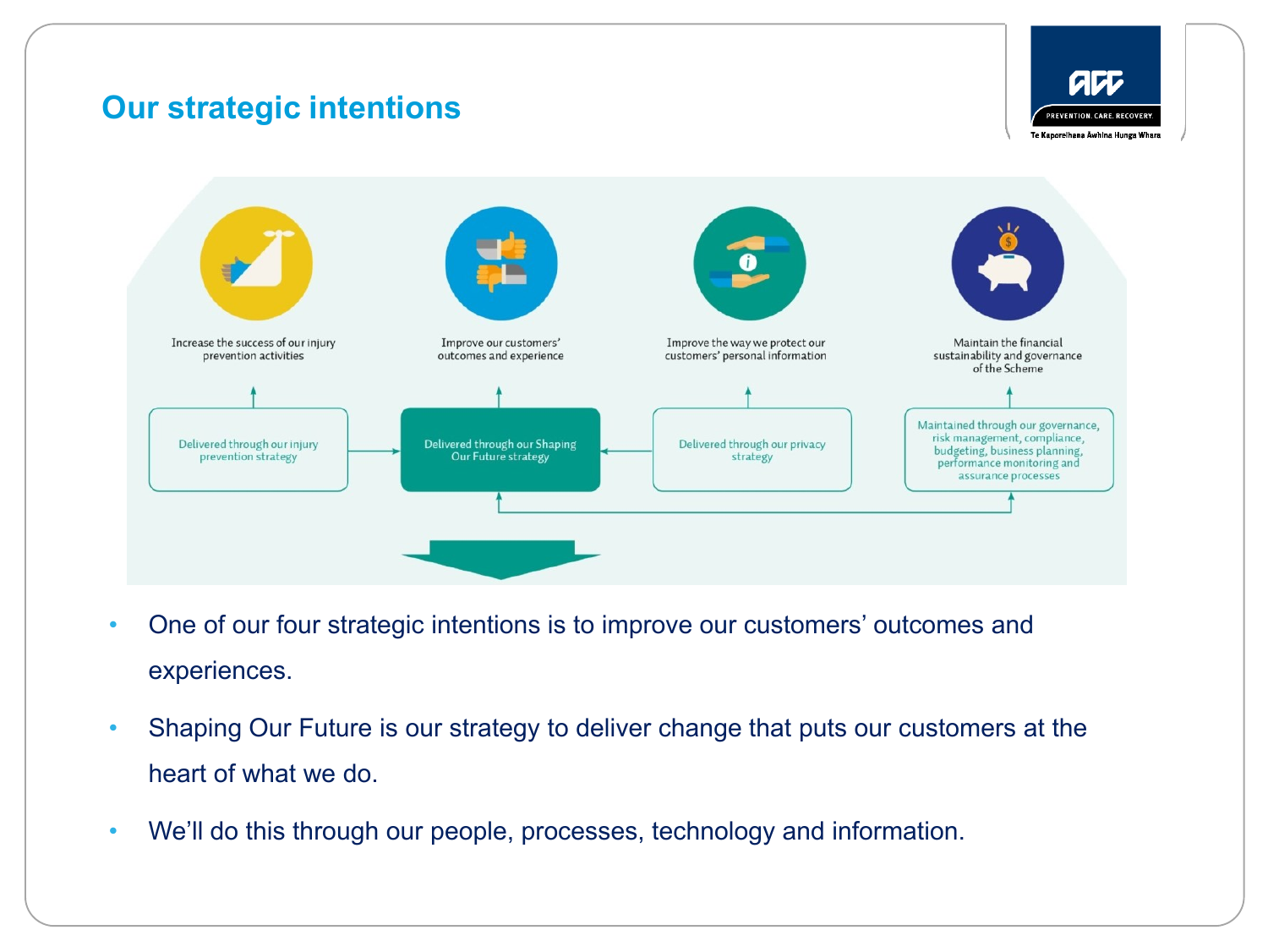## **Understanding the problems we need to solve**



#### **Our research:**

- We spoke to over 5,500 New Zealanders, including 1,000 staff members.
- We found that we're a pretty hard organisation to navigate, from both the inside and outside.

#### **We learnt that we need to improve our customers' outcomes and experiences so that:**

- New Zealanders understand what we do and how we can help them.
- Customers find it easy to access the services they need, when they need them.
- We build trust and partnerships with providers by empowering them to deliver the right care at the right time.
- We take customer feedback seriously and improve services as a result.
- Partnering is the essence of what we do and how we engage with others.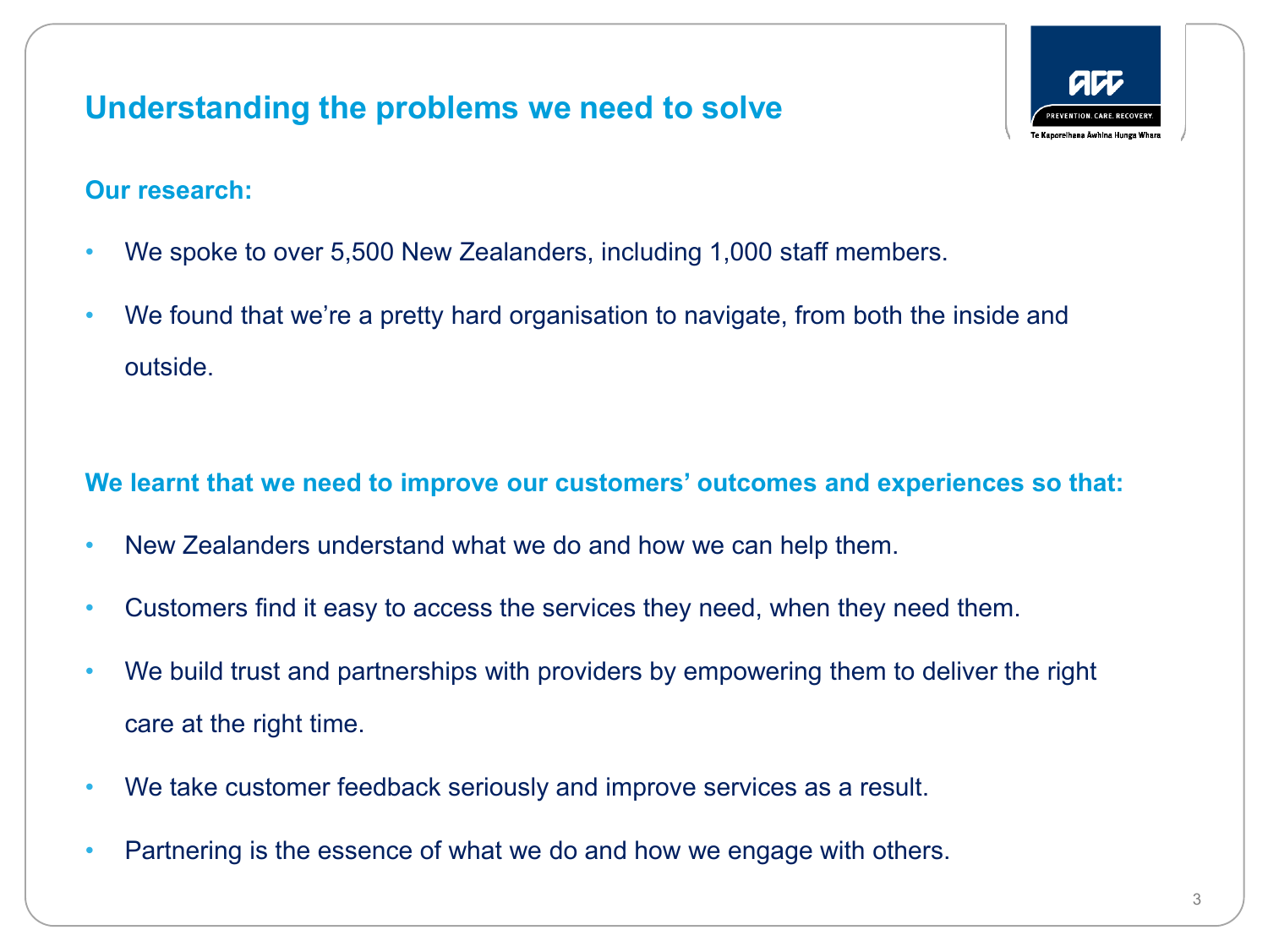#### **How are we going to change?**



#### **We've already started:**

- We're undergoing an incremental multi-year business transformation to make ACC more efficient and effective, and to increase New Zealanders' trust and confidence.
- To do this we've set up a Transformation Programme to help us deliver some of the Shaping Our Future strategy.

#### **What's the difference between the Transformation Programme and the strategy?**

- The Shaping Our Future strategy will deliver change that puts our customers at the heart of what we do. It allows all of us to work together to a common goal, there's no end date on the strategy, and it's something we'll consistently work towards.
- The Transformation Programme is responsible for the design of our Target Operating Model and some of the delivery of these initiatives, but the Programme won't be working in isolation. They'll be working with subject matter experts and business owners right across the organisation.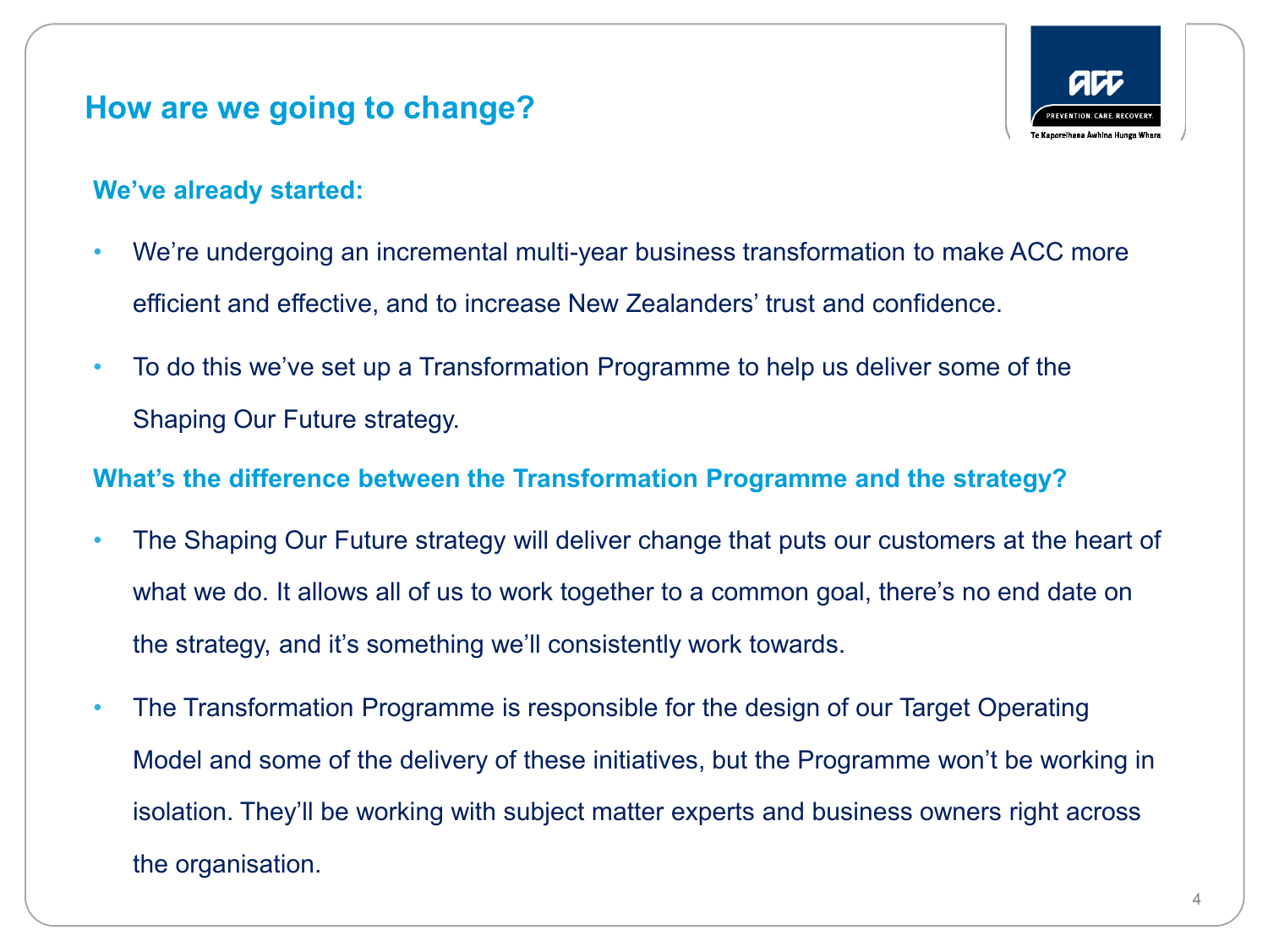## **Our Target Operating Model**



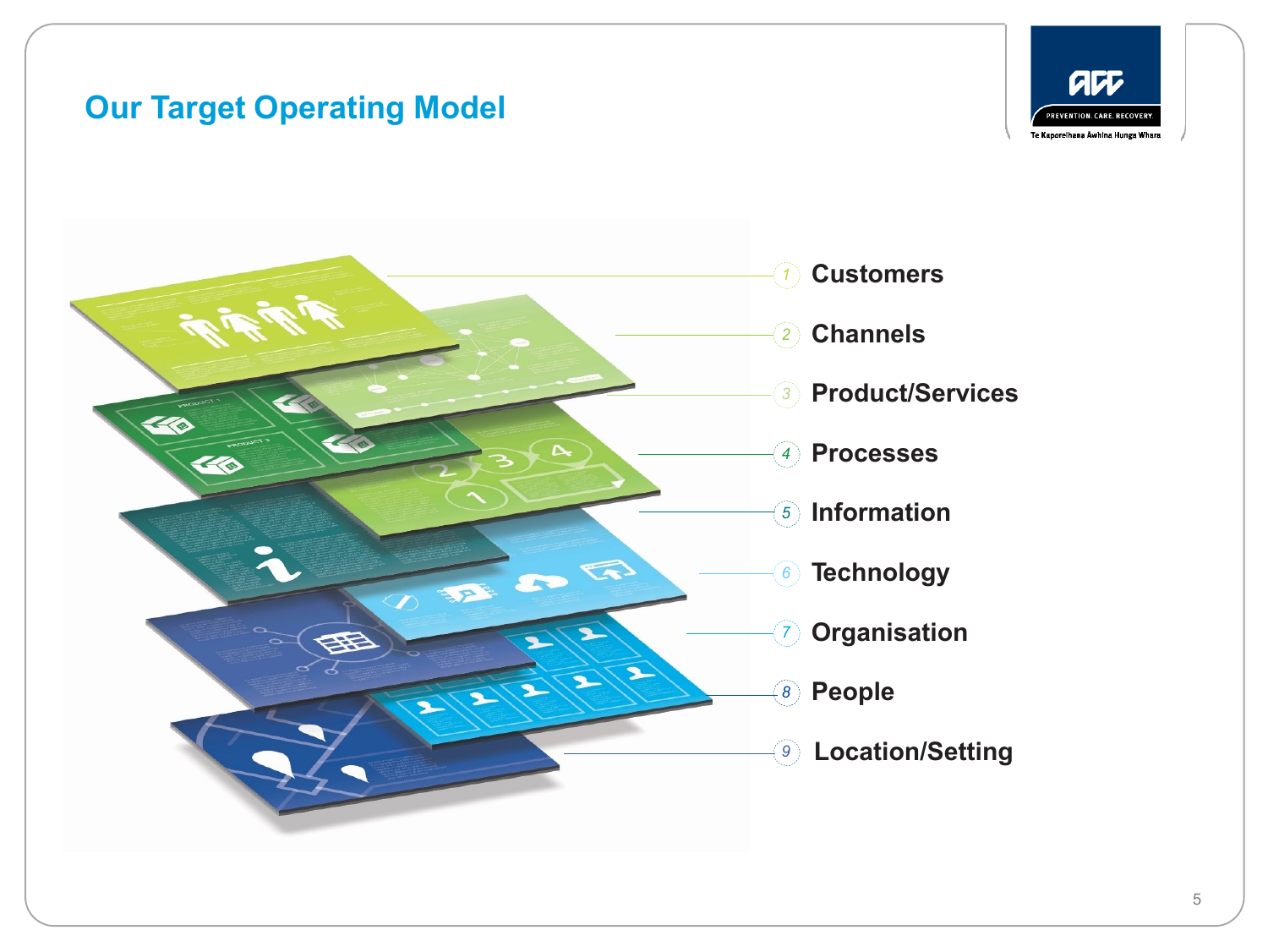## **Our objectives**



**Through our Target Operating Model, we will deliver genuine, demonstrable and longlasting benefits to the whole organisation, our customers and New Zealand.** 

**Improve customer confidence and trust**

**Empower and engage our staff**

**Planning Phase** *(September 2014 – December 2015)* **productivity**

**Integrated Design & Reduce # of productive days lost to injury**

**Increase operational resilience**

**Improve levy collection**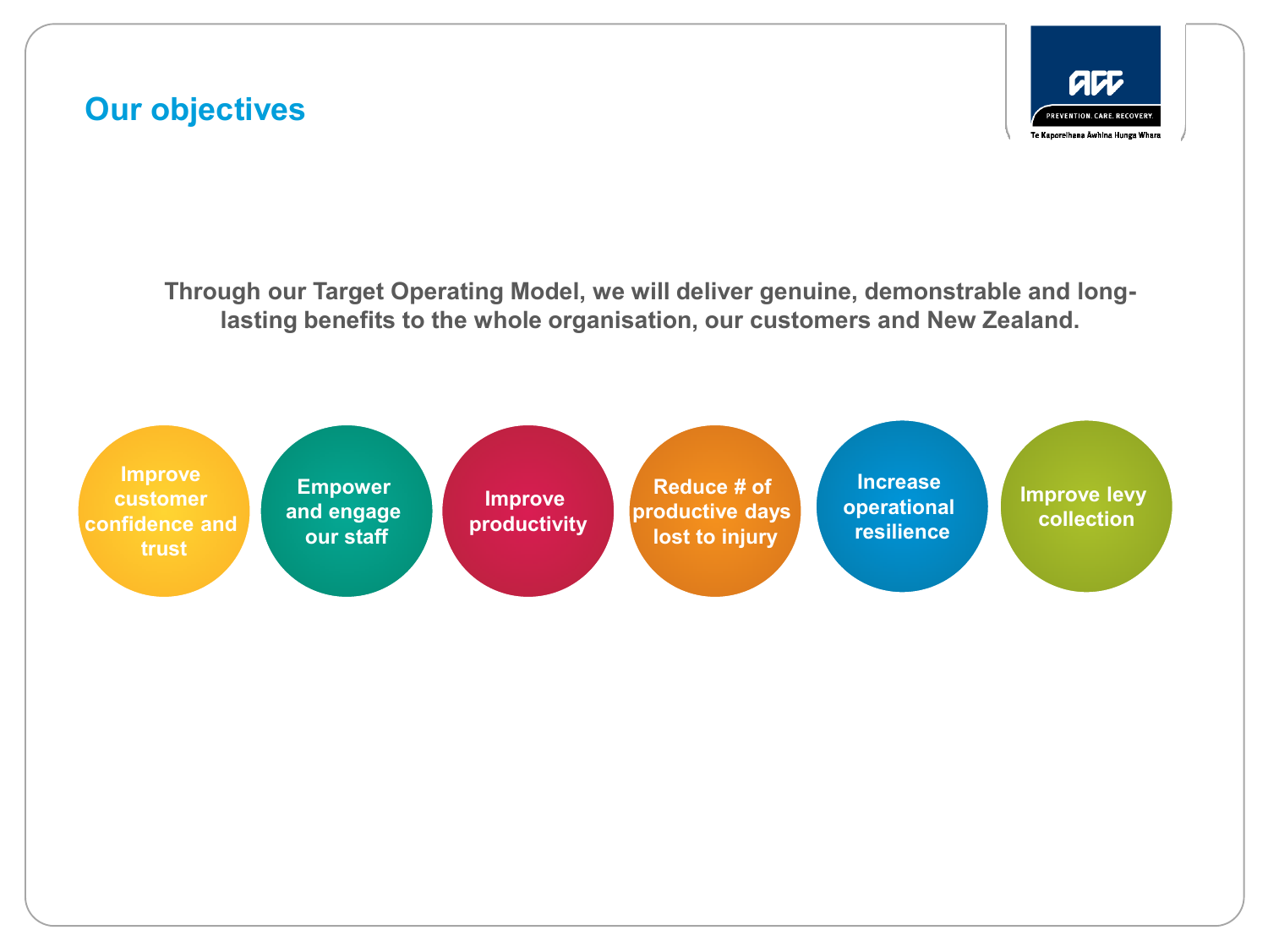## **What will change look like?**

Here is an overview of how our customers' experience will change



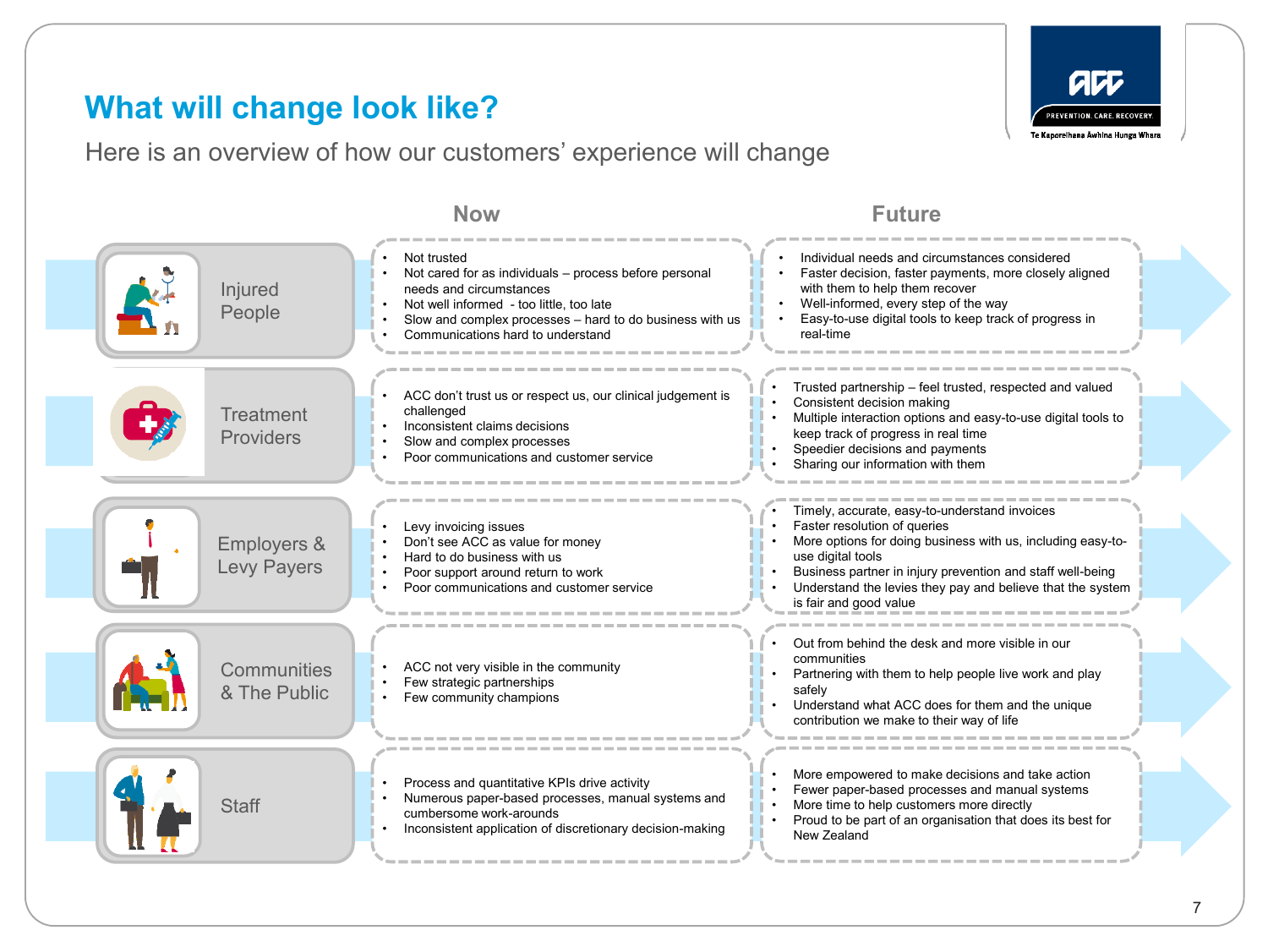#### **What's happened so far?**

**Discovery and Diagnostic Phase**  *(October 2013 – September 2014)*

• As part of our Discovery and Diagnostic Phase – or customer feedback phase – we completed comprehensive research to find out what our customers wanted. We ran surveys and workshops all over the country. They told us they want us to be more responsive, more transparent and easier to deal with.

**REVENTION, CARE, RECOVERY** Te Kaporelhana Äwhina Hunga Whara

**Integrated Design & Planning Phase** *(September 2014 – December 2015)*

- That's why we spent 2015 in the Integrated Design and Planning Phase. We've redesigned how we'll work to deliver a better customer experience, through our people, processes, technology & information.
- This work led to the development of new Target Operating Model focused on the needs of our customers, New Zealanders. Our existing operating model couldn't deliver what our customers really needed from us.
- It's about giving New Zealanders choice in the way they can interact with us and that means having simpler and quicker processes, automated services and consistent customer service.

**Delivery Phase** *(January 2016 - 2020)* • We are now underway delivering the operating model transformation via the ACC Transformation Programme 8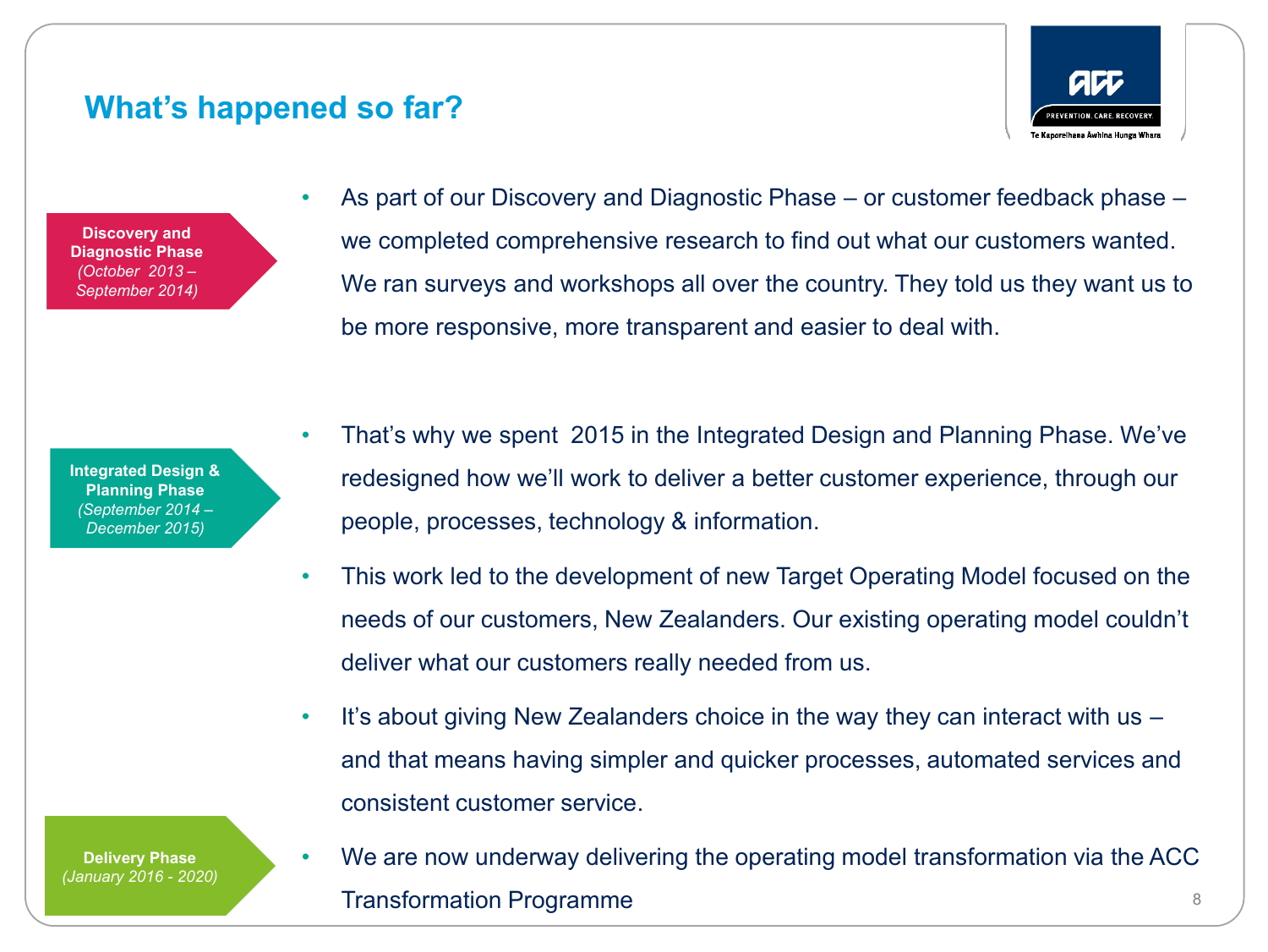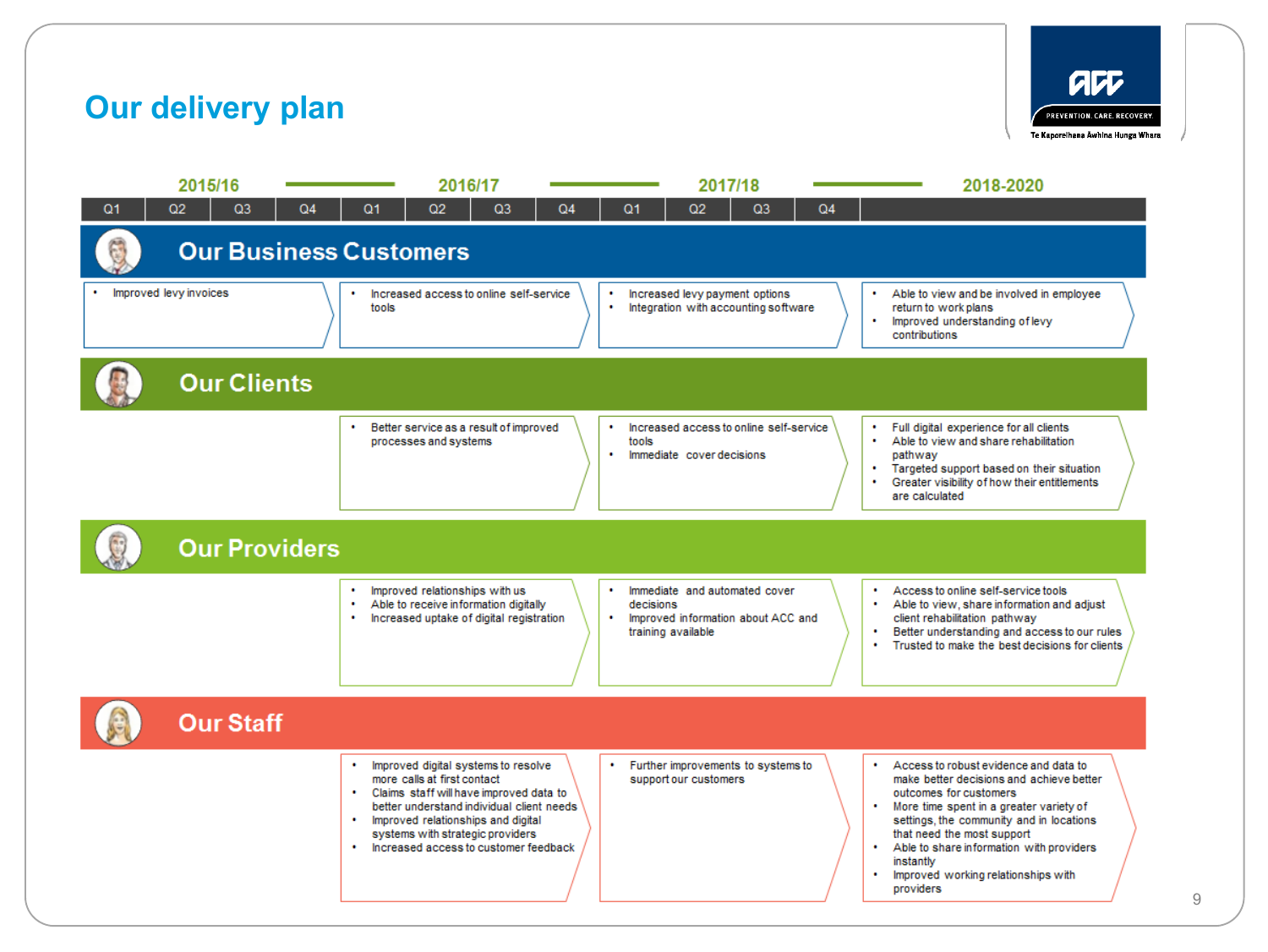# **Programme Workstream Overview**



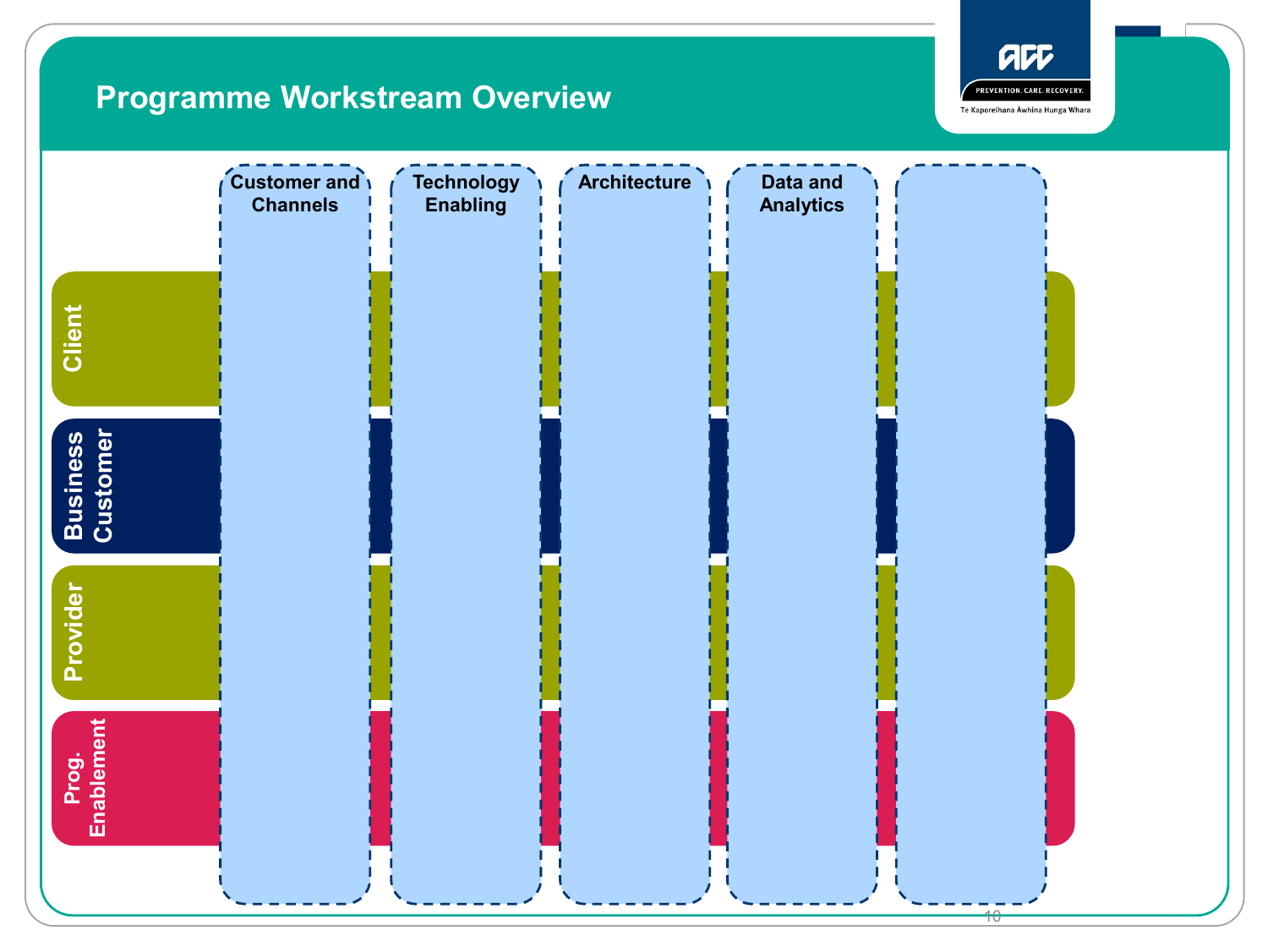# **5 'big rocks' have been identified**



| 'Big Rock'                           | <b>Transformation Focus Areas</b>                                                                                                                                                                                                                                      | <b>Current Delivery Expectation</b>                                                                                                                           |
|--------------------------------------|------------------------------------------------------------------------------------------------------------------------------------------------------------------------------------------------------------------------------------------------------------------------|---------------------------------------------------------------------------------------------------------------------------------------------------------------|
| Policy & Levy<br>Management          | Replacement of IPS2 with Guidewire<br>$\bullet$<br>Foundational capability for business customer self service<br>Leveraging Guidewire 'out of the box' processes<br><b>Customer Relationship Management for business customers</b><br>Integration into ACC environment | T1 - September 2017                                                                                                                                           |
| <b>Client Payments</b>               | Improved weekly compensation experience for clients<br>Replacement of Pathway with EOS for all payment types                                                                                                                                                           | <b>Customer Experience Improvements:</b><br>$TO - in pilot$<br><b>Weekly Compensation Payments:</b><br>T1 - June 2017<br>Lump Sum Payments:<br>From June 2017 |
| Provider<br><b>Payments</b>          | Improved payment experience for providers<br>$\bullet$<br><b>Replacement of MFP</b><br>$\bullet$<br>Improved engagement and services for providers                                                                                                                     | In planning<br>(to be completed by 12/10)                                                                                                                     |
| <b>Online Capability</b>             | Business Customer Self Service - portal, app, accounting system<br>integration<br>Provider Self Service - portal, Practice Management System<br>integration<br>Client Self Service - portal, app                                                                       | Progressive delivery of features across all<br>channels from T0<br>(T1 for Clients and Providers)                                                             |
| <b>Real Time</b><br><b>Decisions</b> | Dynamic lodgement and real time eligibility decision<br>$\bullet$<br>Real time entitlement approval<br>$\bullet$<br>Real time modification of incapacity period                                                                                                        | Lodgement: T1 (October 2017)<br><b>Entitlements: T1</b><br>Incapacity: T2                                                                                     |